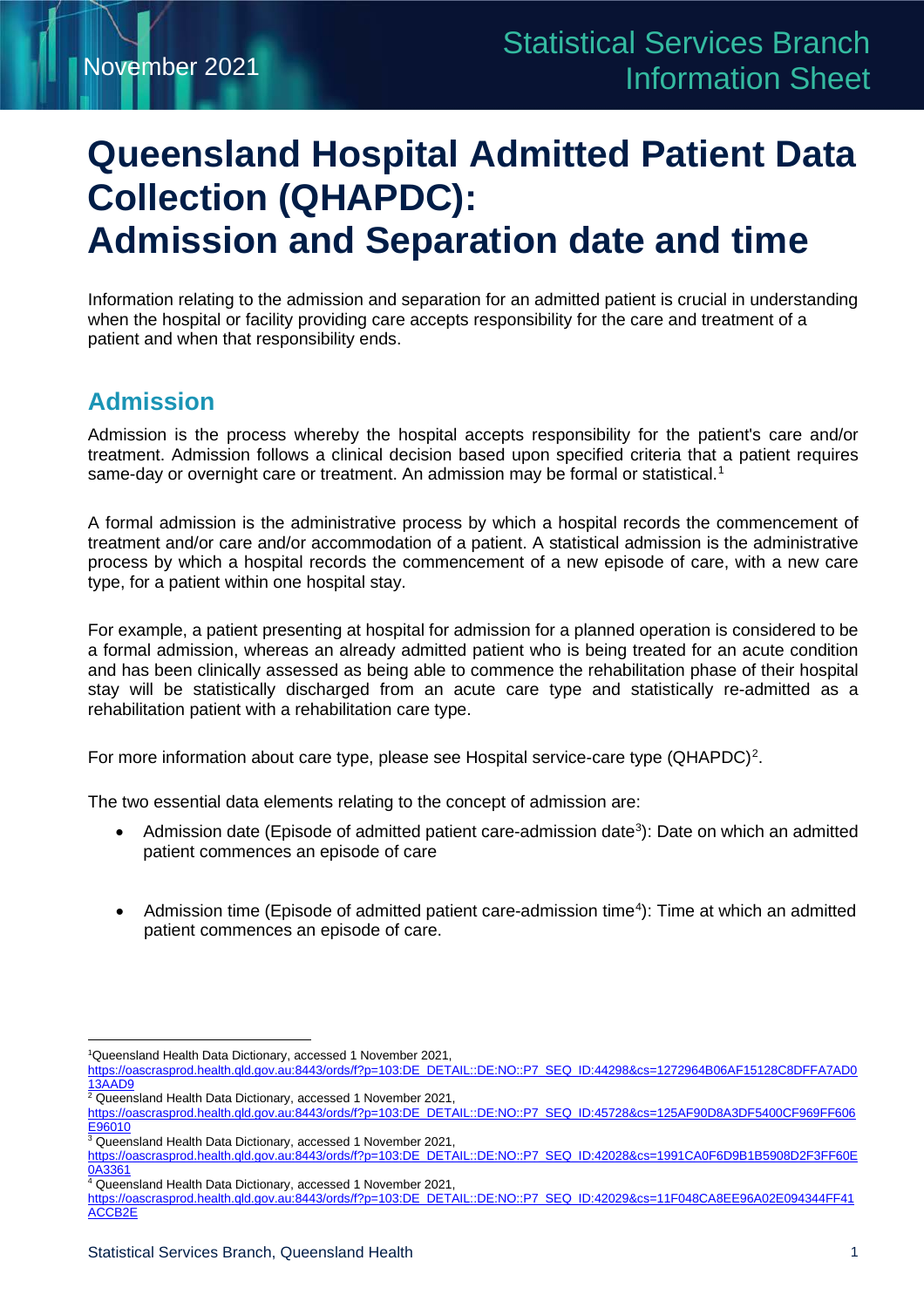### **Separation**

Separation (i.e. discharge) is the process by which an episode of care for an admitted patient ceases. A separation may be formal or statistical. An episode of care may cease because the patient's treatment is complete, the patient no longer requires care, has deceased, is transferred to another hospital/care facility or the patient leaves the hospital against medical advice $^5\!\!$  $^5\!\!$  $^5\!\!$ .

Formal separation is the administrative process by which a hospital records the cessation of treatment and/or care and/or accommodation of a patient. Whereas a statistical separation is the administrative process by which a hospital records the cessation of an episode of care for a patient within the one hospital stay (as included in the above Admission scenario).

For both a formal and statistical separation, the two essential data elements are:

- Separation date (Episode of admitted patient care-separation date $6$ ): Date on which an admitted patient completes an episode of care
- Separation time (Episode of admitted patient care-separation time<sup>[7](#page-1-2)</sup>): Time at which an admitted patient completes an episode of care.

### **Importance of correct Admission and Separation data**

The correct capture of date/time components for admission and separation allows for the calculation of the length of stay for an episode of care, impacts funding, identifies when care started and ended and allows for analysis of the data by time, day of the week, month, season and year.

## **Admission and Separation Scenarios**

Below are scenarios that illustrate the capture/recording of correct admission and separation data.

#### **Scenario 1**

A patient presents at the hospital on the  $1<sup>st</sup>$  March 2018 at 9 am (09:00 hrs) for a same-day chemotherapy episode of care.

- 09:00 A patient presents at Admission desk for admission and treatment. The patient is asked to wait in the waiting room.
- 09:10 The patient is called to the Admission desk for admission processes to be completed. At this time, the hospital staff confirm that the intended procedure will be undertaken.
- 09:15 Admission processes are complete and patient waits in the waiting room for clinical staff.
- 09.20 Clinical staff meet patient and go with patient to treatment area.
- 09:30 Chemotherapy treatment commences.
- 12:00 Chemotherapy treatment is completed, the patient being observed by clinical staff.

<span id="page-1-0"></span><sup>5</sup> Queensland Health Data Dictionary, accessed 1 November 2021,

[https://oascrasprod.health.qld.gov.au:8443/ords/f?p=103:DE\\_DETAIL::DE:NO::P7\\_SEQ\\_ID:42068&cs=17209A227D4F297DB0C8FA02EA8](https://oascrasprod.health.qld.gov.au:8443/ords/f?p=103:DE_DETAIL::DE:NO::P7_SEQ_ID:42068&cs=17209A227D4F297DB0C8FA02EA8972E62) [972E62](https://oascrasprod.health.qld.gov.au:8443/ords/f?p=103:DE_DETAIL::DE:NO::P7_SEQ_ID:42068&cs=17209A227D4F297DB0C8FA02EA8972E62)

<span id="page-1-1"></span><sup>&</sup>lt;sup>6</sup> Queensland Health Data Dictionary, accessed 1 November 2021, https://oascrasprod.health.qld.gov.au:8443/ords/f?p=103:DE\_DETAIL::DE:NO::P7\_SEQ\_ID:42069&cs=16D71D68896115058B55AE3C527 B41135

<span id="page-1-2"></span><sup>7</sup> Queensland Health Data Dictionary, accessed 1 November 2021,

https://oascrasprod.health.qld.gov.au:8443/ords/f?p=103:DE\_DETAIL::DE:NO::P7\_SEQ\_ID:42070&cs=1FA9E12F024A4276161D0EE5224 4C64B0